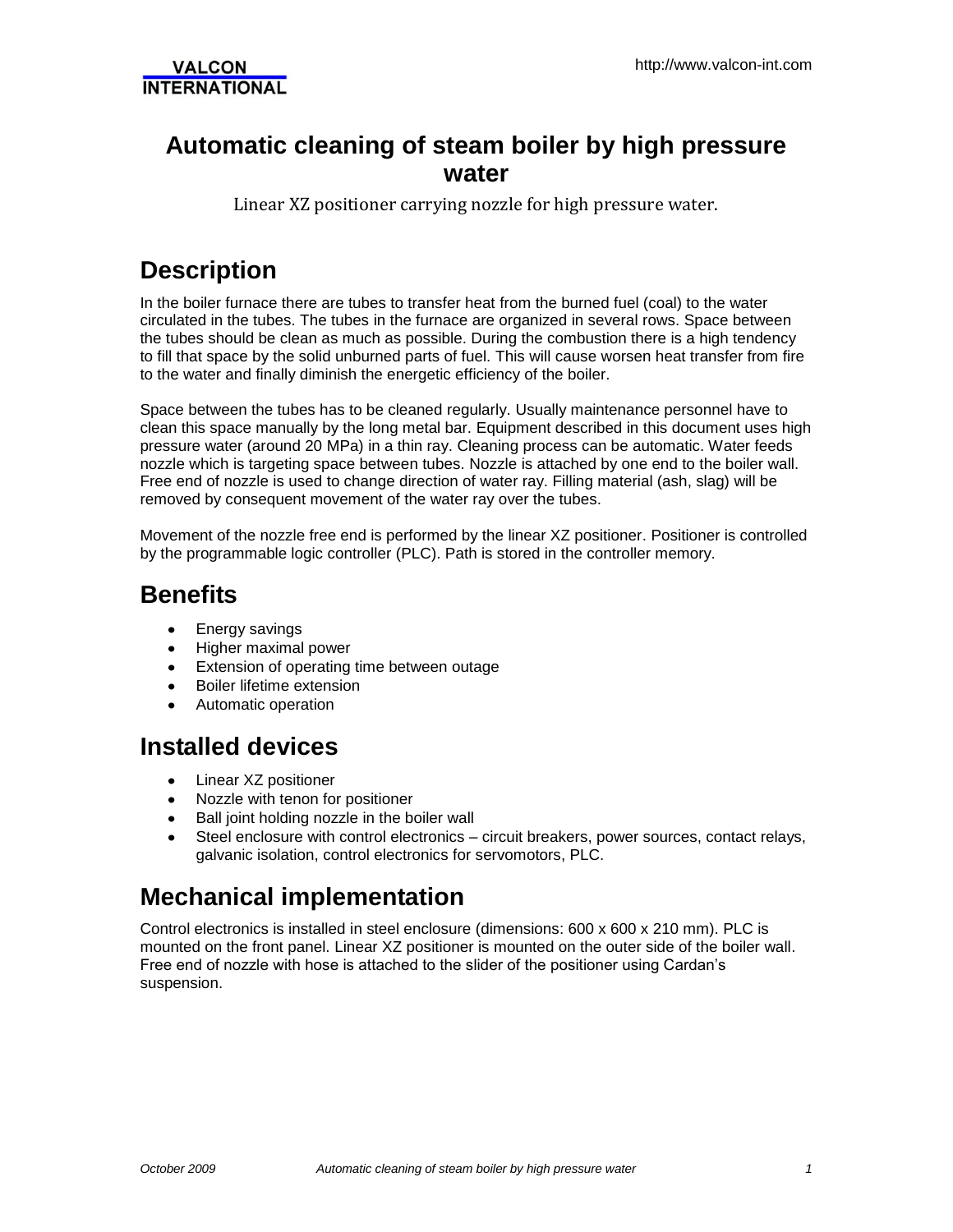

**Figure 1: Nozzle Figure 2: Boiler cross section – equipment displacement**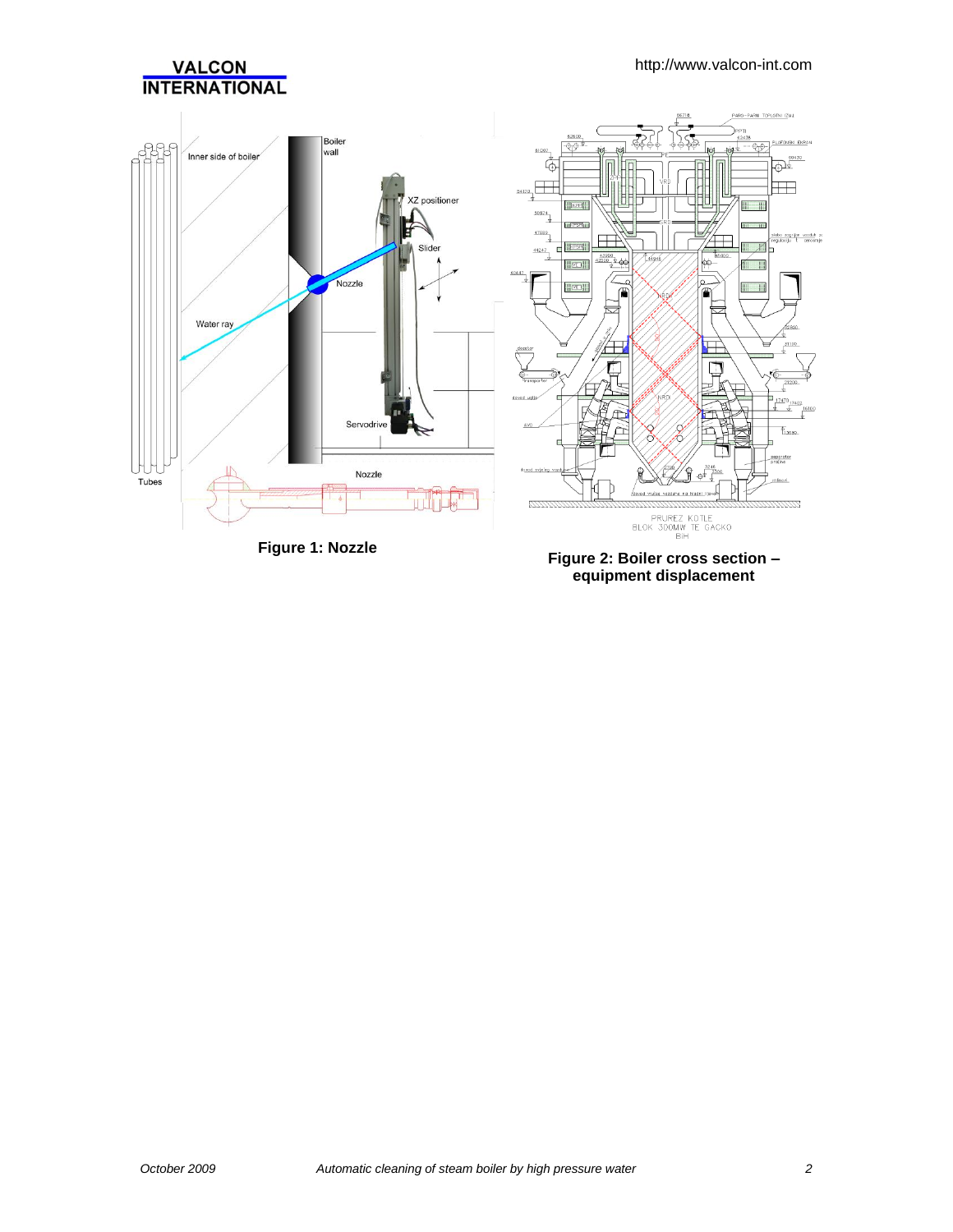

**Figure 3: Connection for testing and tuning using NI data acquisition unit and SW Labview**